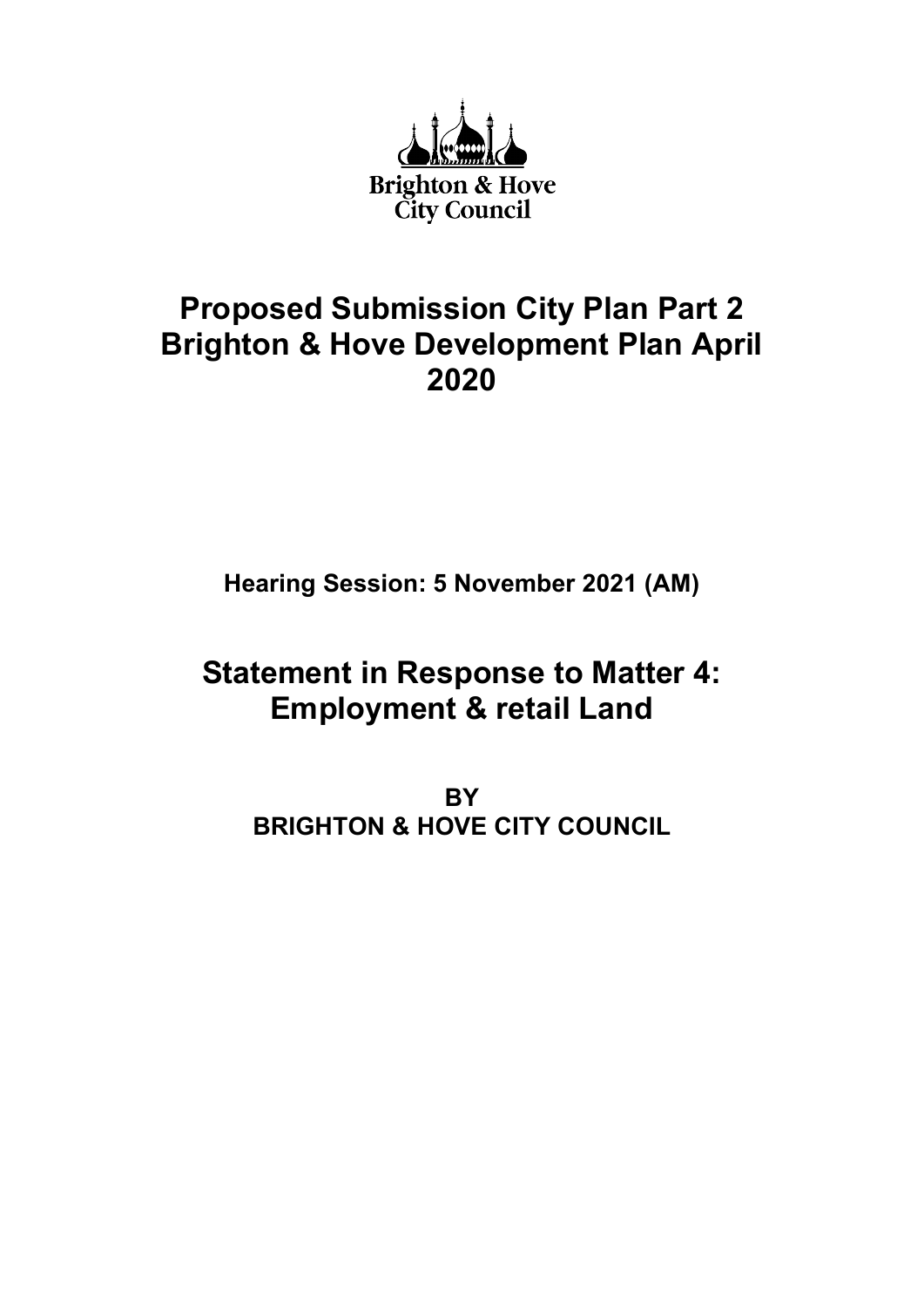Matter 4: Statement by Brighton & Hove City Council 4 th October 2021

## List of Abbreviations

AMR - Authority Monitoring Report BHCC – Brighton & Hove City Council CPP1 - City Plan Part 1 CPP2 – City Plan Part 2 DA - Development Area SA - Sustainability Appraisal SSA – Strategic Site Allocation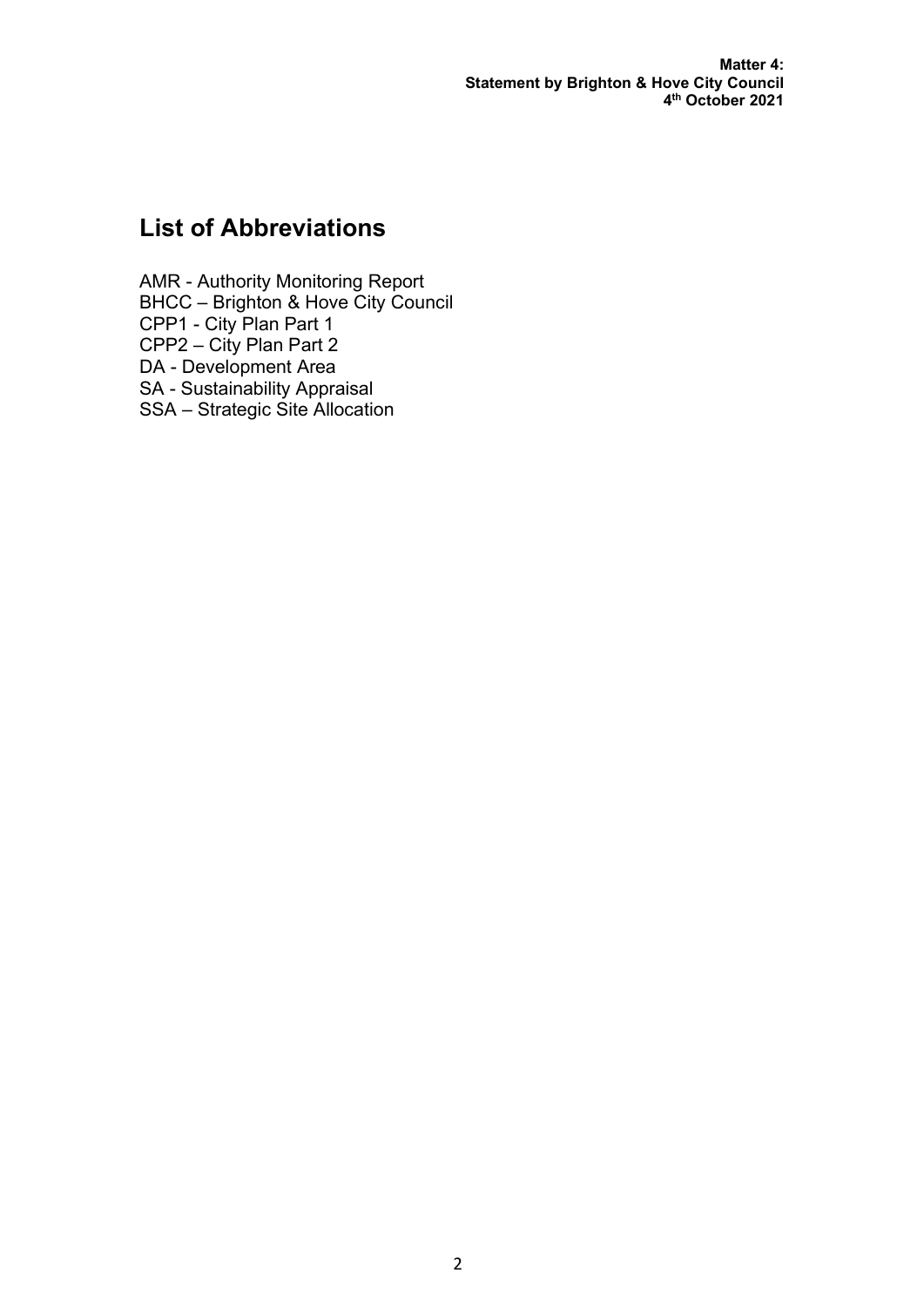## Issue 1 Delivering employment and retail land

City Plan Part 1 sets out the overarching strategic policy related to the economy, recognising the need for inward investment opportunities, diversification and business resilience and the role and needs of certain sectors of the economy. It supports the retail, culture and leisure economy of the City recognising their role in the local and sub-regional economy, sustainable transport and sets out the strategic approach to safeguarding needed employment sites and bringing forward new employment floorspace guided by the evidence base. That focuses development towards Development Areas (DA1- DA8) which provide opportunities for regeneration and include strategic allocations bringing forward employment floorspace to meet a proportion of the forecast need for employment floorspace over the plan period. City Plan Part 1 acknowledges that there is a shortfall of employment sites to meet the identified needs and specifically identifies a role for this Plan in allocating additional employment sites and mixed use allocations to ensure employment land delivery is maintained over the plan period (CP3.6). This it does through Policies SSA1-SSA4, in the mixed use housing allocations in Policy H1, and in Policy E1 in accordance with CP3.6.

The role of this Plan is to allocate non B class uses (as was then) and additional employment and mixed use allocations to ensure employment land delivery is maintained over the Plan period. It is recognised that outstanding requirements will be met through a coordinated partnership approach with neighbouring authorities and the Local Enterprise Partnership.

Q1. Given the above, can the Council confirm the context to the provision of employment land provided by City Plan Part 1 and the role of this Plan in this regard? (see Initial question 20-22 and Council's response)

1. The context to the provision of employment land provided by the CPP1 is the role of the city as a successful regional employment hub, the positive forecast growth in jobs to 2030<sup>1</sup> and the continuing demand by businesses for good quality employment floorspace. The Brighton & Hove economy has grown significantly over the past decade across a wide range of sectors, but notably advanced service sectors such as finance, digital and media. Public administration, education and health remains the highest employment sector. The city and its partners in the sub-region want to build on that success and develop a city region that is attractive to businesses with the necessary amenities and infrastructure businesses

<sup>&</sup>lt;sup>1</sup> As set out in CPP1 C3 table 4 and BHCC01 Response to Inspector's Initial Questions: Forecast employment land requirement to 2030: 112,240 sq m of office space and 43,430 sq m industrial floorspace.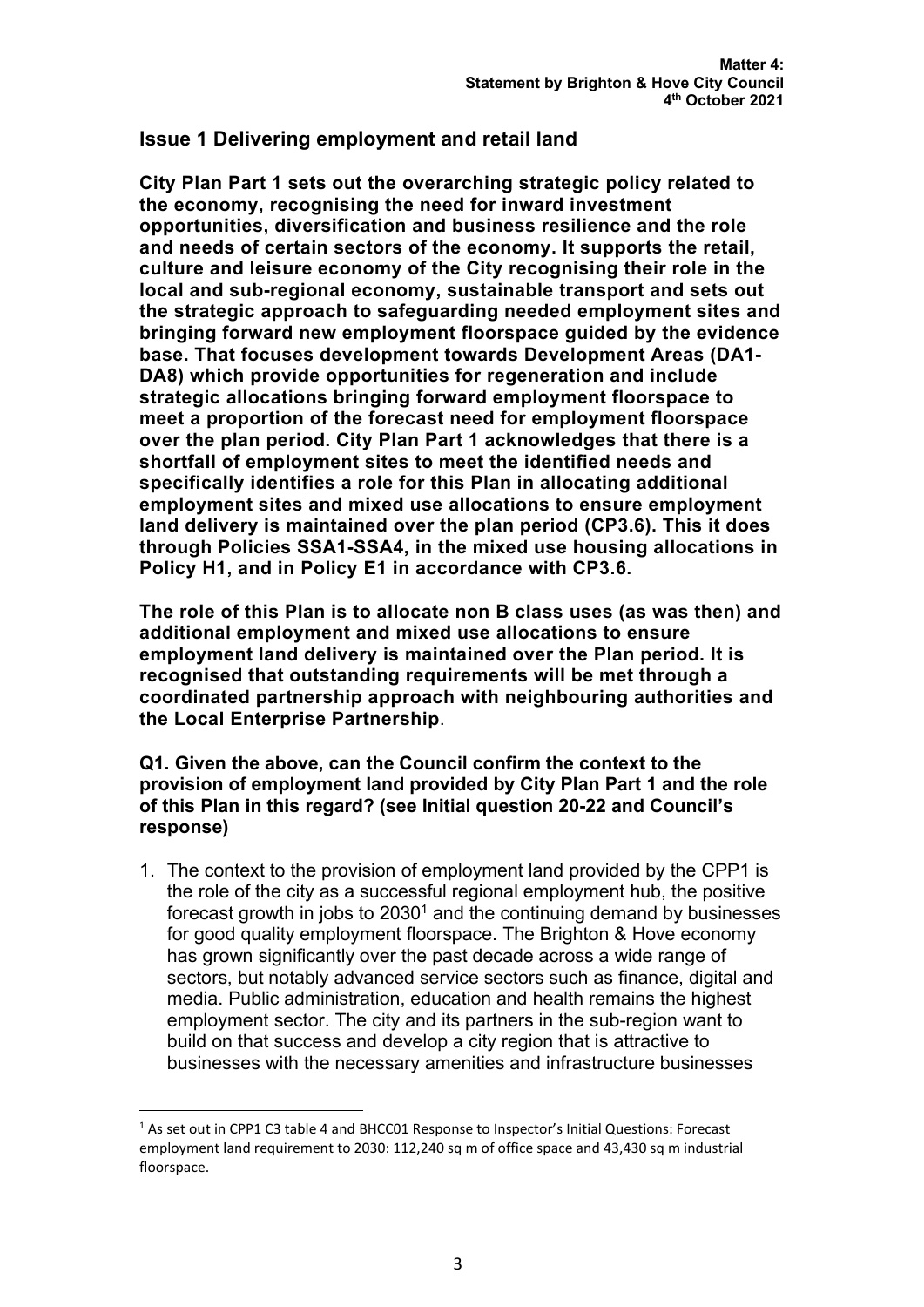need to thrive. An ongoing priority is to create new space for businesses to start-up and grow.

- 2. The CPP1 was not however able to identify sufficient sites to meet all the identified forecast demand for employment floorspace $^2$  to 2030. As identified in Appendix 4, Table 4 of BHCC01 Response to Inspector Note 1 – Inspector's Initial Questions, a shortfall of:
	- between 16,240 to 21,240 sq. m of office floorspace (B1a and B1b as described then); and
	- 33,930 sq. m of industrial floorspace (B1c, B2 and B8 as described then).
- 3. The CPP1 therefore identified the role for CPP2 to allocate additional employment sites and mixed use allocations to ensure employment land delivery is maintained over the plan period (CP3.6). Importantly, CPP1 also acknowledged that this shortfall would also need to be addressed through a coordinated partnership approach with neighbouring authorities and the Local Enterprise Partnership. This was accepted by the CPP1 Inspector<sup>3</sup> .
- 4. Section 3 of CD20 City Plan Part Two Scoping Consultation Paper June 2016 sets out the issues and options related to employment land provision that needed to be considered through the preparation of the CPP2 and included a 'call for sites' exercise. The outcome of the scoping consultation is set out in CD22a CPP2 Scoping Report Statement of Consultation January 2017 (updated June 2018) at Appendix 5. Further detail on how potential sites were assessed is set out in TP07 Site Assessment Topic Paper May 2021 and in the council's response to Matter Statements 5, 6 and 9.
- 5. CPP2 fulfils its role through Strategic Site Allocations (in particular SSA1 4 but with potential for employment land identified within SSA5 and SSA7) in the mixed use housing allocations in Policy H1, and in Policy E1.
- 6. The allocations accord with CPP1 spatial strategy which seeks that through the regeneration of key sites new employment floorspace can be created. Without the industrial heritage of other cities, the supply of employment land and premises is limited in the city. In accordance with the CPP1 regeneration of brownfield sites for employment and housing within Central Brighton sites and Development Areas will make the effective use of brownfield sites.

 $2$  As set out in Table 4 of the CPP1 Policy CP3 (based on the 2013 Employment Land Study).

<sup>&</sup>lt;sup>3</sup> CD15 - The City Plan Part One Inspector's Report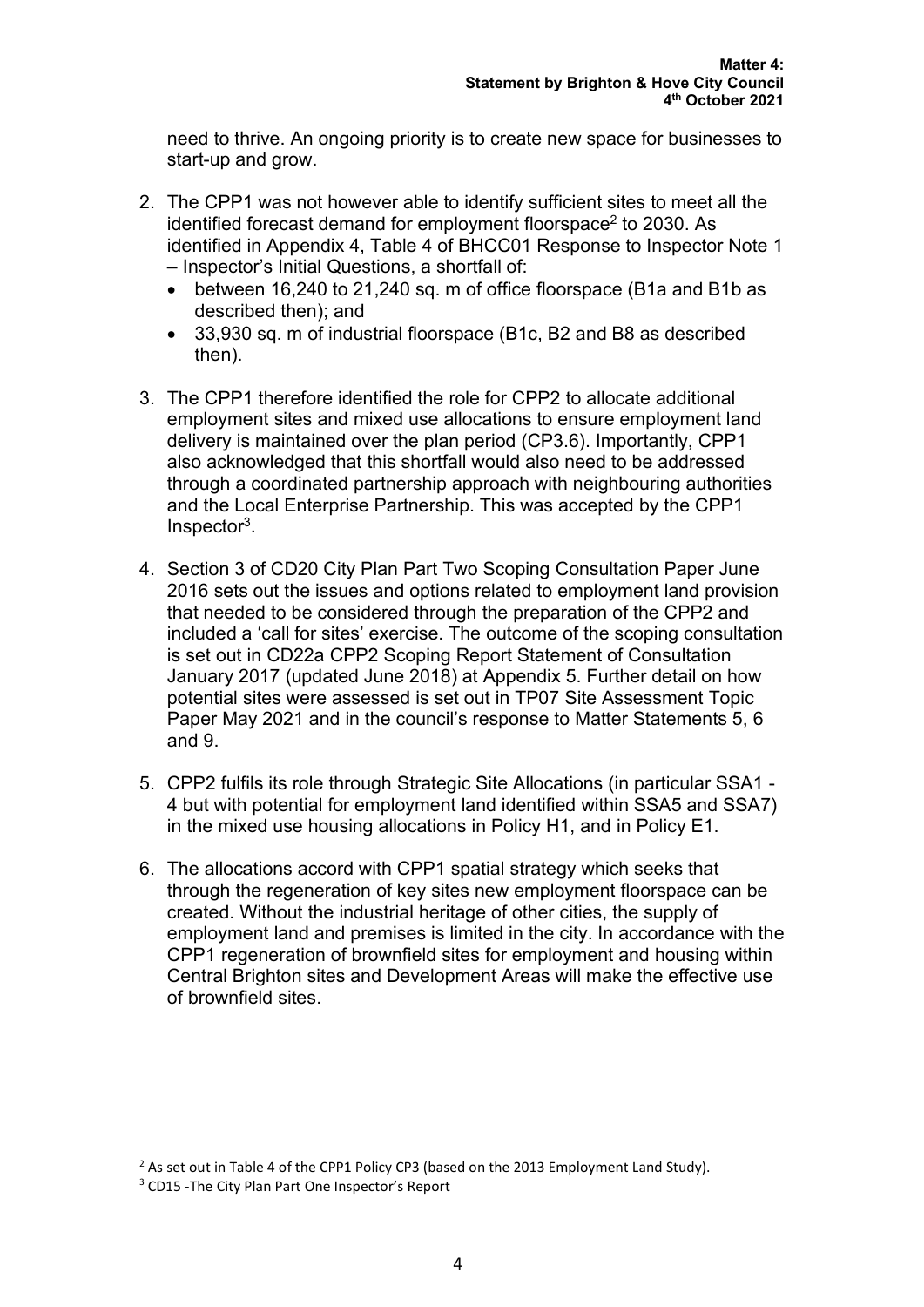Q2. Would the Plan meet those requirements? Would the Plan make appropriate provision for non B class uses (as was then) and additional employment and mixed use allocations to help ensure employment land delivery is maintained over the Plan period? (see Initial question 20-22 and Council's response)

- 7. Yes, given the context of competing demands on the city's limited supply of land, the Plan has made appropriate provision for employment land over the plan period. Table 4 in Appendix 4 of BHCC01 Response to Inspector Note 1 – Inspector's Initial Questions indicates quantitively the CPP2 planned employment land provision. The table shows that through CPP2 strategic site allocations (in particular SSA1 -4 but with potential for employment land identified within SSA5 and SSA7) and mixed use housing sites in Policy H1 and through Policy E1, delivery of additional employment land will be maintained over the plan period reducing the shortfall of employment sites against the forecast needs.
- 8. The Employment Land Trajectory Update (contained within ED17 Housing and Employment Land Study, December 2017) at table 7, page 19 provides an updated potential office supply position of 94,500 sq m of office floorspace over the plan period – reducing the office floorspace shortfall to 17,740 sq m when compared with the 2013 Employment Land Trajectory produced for the CPP1.
- 9. As identified in Appendix 4, Table 4 of BHCC01 Response to Inspector Note 1 – Inspector's Initial Questions, through the CPP2 there is the potential to a deliver a minimum of 10,000 sq m additional office floorspace, over the plan period thereby reducing the residual office floorspace shortfall.
- 10. As explained in Appendix 5 of BHC01 Response to Inspector Note 1 Inspector's Initial Questions, identifying and allocating suitable sites for industrial and warehousing uses in the city continues to be constrained by suitable land supply. The Employment Land Trajectory Update (ED17, table 7, page 19) shows an improved position of supply of 13,852 sq m of industrial and warehouse floorspace supply provision compared with 2013 employment land trajectory produced for CPP1, thereby reducing the shortfall to c.29,578 sq m when compared with the 2013 Employment Land Trajectory.
- 11. CPP2 Policy E1, informed by OD78 Brighton & Hove Industrial Estates Audit December 2017, provides the potential for the shortfall in industrial/ warehousing floorspace to be further reduced alongside the delivery of a strategic waste facility on the site. See also the council's response to Matter Statement 9.
- 12. The city contains a number of major employment generators including the two universities and the Royal Sussex County Hospital. CPP1 indicated that the council will work with the higher and further education sector,